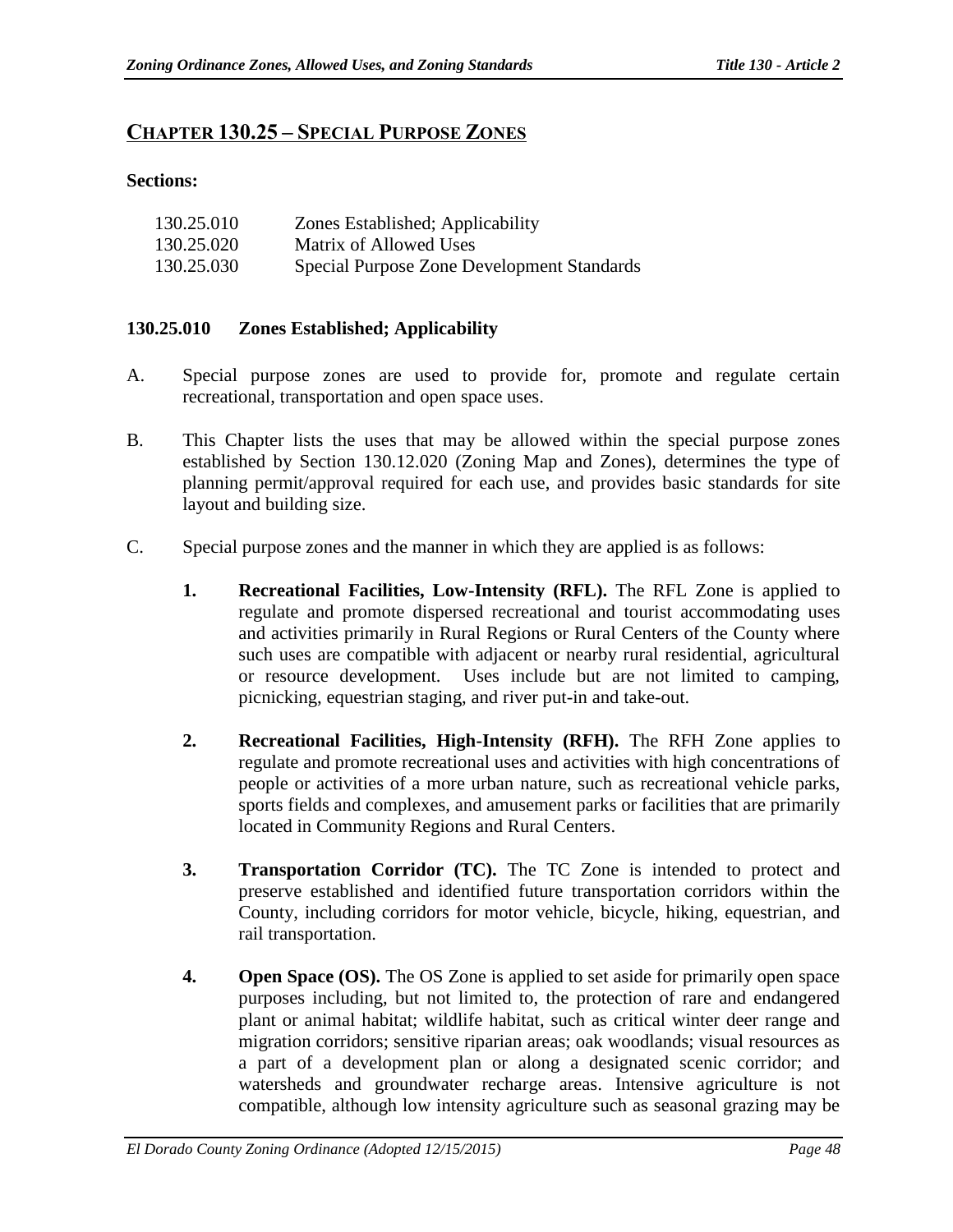compatible. Recreational uses that have little impact and do not require substantial permanent structures or facilities are also compatible.

The OS Zone can also designate land set aside to protect agricultural lands covered by an open space easement or as a part of a development plan in an Agricultural District, as identified on the General Plan land use maps, or on other identified agricultural lands.

Where the OS Zone is applied as part of a development plan, the uses allowed under the development plan permit are allowed, including a full range of recreational facilities.

Where the County determines it is necessary or in the public interest, limited infrastructure, including but not limited to, roads, water, wastewater, drainage facilities and other utilities are expressly allowed in the OS zone.

### **130.25.020 Matrix of Allowed Uses**

Uses are allowed in Special purpose zones subject to the requirements of this Title as designated in Table 130.25.020 (Special Purpose Zones Use Matrix) below:

**Table 130.25.020 – Special Purpose Zones Use Matrix**

| <b>RFL: Recreation Facility-Low</b><br><b>RFH: Recreation Facility-High</b><br>TC:<br><b>Transportation Corridor</b><br><b>Open Space</b><br>OS: | P<br>Allowed use<br>Administrative permit required (130.52.010)<br>$\mathsf{A}$<br>Temporary use permit required (130.52.060)<br><b>TUP</b><br>Conditional Use Permit (130.52.020)<br>CIIP<br><b>MUP</b><br>Minor use permit required (130.52.020)<br>Temporary mobile home permit (130.52.050)<br><b>TMA</b><br>Use not allowed in zone |              |    |                  |                                          |  |
|--------------------------------------------------------------------------------------------------------------------------------------------------|------------------------------------------------------------------------------------------------------------------------------------------------------------------------------------------------------------------------------------------------------------------------------------------------------------------------------------------|--------------|----|------------------|------------------------------------------|--|
| <b>USE TYPE</b>                                                                                                                                  | <b>RFL</b>                                                                                                                                                                                                                                                                                                                               | <b>RFH</b>   | TC | <b>OS</b>        | <b>Specific Use</b><br><b>Regulation</b> |  |
| Agricultural                                                                                                                                     |                                                                                                                                                                                                                                                                                                                                          |              |    |                  |                                          |  |
| Grazing                                                                                                                                          | P                                                                                                                                                                                                                                                                                                                                        |              |    | P                |                                          |  |
| Timber                                                                                                                                           | P                                                                                                                                                                                                                                                                                                                                        |              |    | <b>CUP</b>       |                                          |  |
| Recreation and Open Space                                                                                                                        |                                                                                                                                                                                                                                                                                                                                          |              |    |                  |                                          |  |
| Campground                                                                                                                                       | <b>CUP</b>                                                                                                                                                                                                                                                                                                                               | <b>CUP</b>   |    |                  | 130.40.100                               |  |
| <b>Golf Course</b>                                                                                                                               | CIIP                                                                                                                                                                                                                                                                                                                                     | <b>CUP</b>   |    | CUP <sup>1</sup> |                                          |  |
| Hiking and Equestrian Trail                                                                                                                      | P                                                                                                                                                                                                                                                                                                                                        | P            | P  | P                | 130.40.210                               |  |
| Hunting/Fishing Club, Farm                                                                                                                       | A                                                                                                                                                                                                                                                                                                                                        | $\mathsf{A}$ |    | A                |                                          |  |
| Hunting/Fishing Club, Farm Facilities                                                                                                            | <b>CUP</b>                                                                                                                                                                                                                                                                                                                               | <b>CUP</b>   |    | <b>CUP</b>       |                                          |  |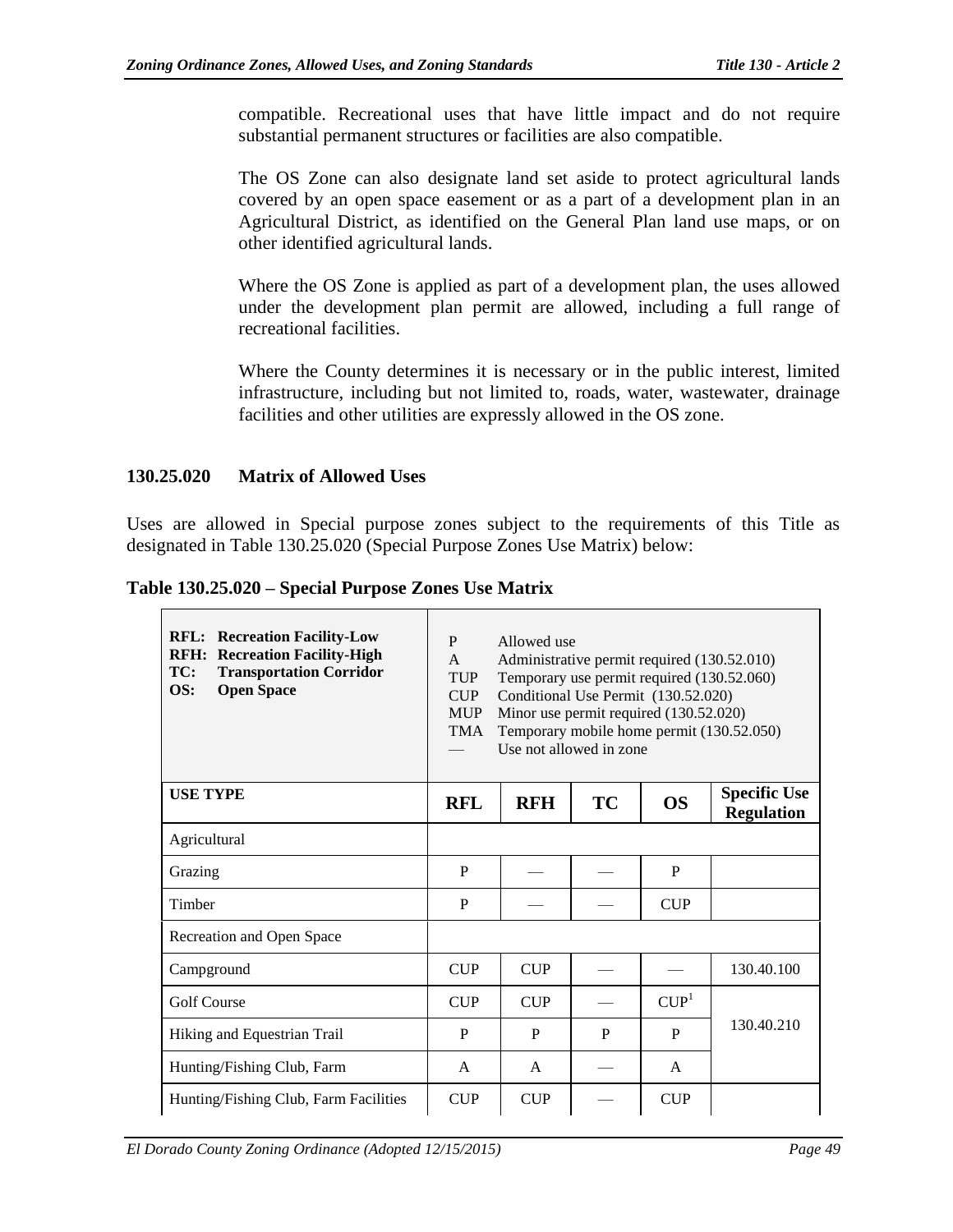| <b>RFL: Recreation Facility-Low</b><br><b>RFH: Recreation Facility-High</b><br><b>Transportation Corridor</b><br>TC:<br>OS:<br><b>Open Space</b> | P<br>Allowed use<br>Administrative permit required (130.52.010)<br>$\mathbf{A}$<br><b>TUP</b><br>Temporary use permit required (130.52.060)<br><b>CUP</b><br>Conditional Use Permit (130.52.020)<br><b>MUP</b><br>Minor use permit required (130.52.020)<br>Temporary mobile home permit (130.52.050)<br><b>TMA</b><br>Use not allowed in zone |                  |           |                |                                          |  |
|--------------------------------------------------------------------------------------------------------------------------------------------------|------------------------------------------------------------------------------------------------------------------------------------------------------------------------------------------------------------------------------------------------------------------------------------------------------------------------------------------------|------------------|-----------|----------------|------------------------------------------|--|
| <b>USE TYPE</b>                                                                                                                                  | <b>RFL</b>                                                                                                                                                                                                                                                                                                                                     | <b>RFH</b>       | <b>TC</b> | <b>OS</b>      | <b>Specific Use</b><br><b>Regulation</b> |  |
| Marina, motorized craft                                                                                                                          | <b>CUP</b>                                                                                                                                                                                                                                                                                                                                     | <b>CUP</b>       |           |                |                                          |  |
| Marina, non-motorized craft                                                                                                                      | A                                                                                                                                                                                                                                                                                                                                              | A                |           | <b>CUP</b>     |                                          |  |
| Off-road Vehicle Recreation Area                                                                                                                 | CUP                                                                                                                                                                                                                                                                                                                                            | <b>CUP</b>       |           |                |                                          |  |
| Parks:<br>Day Use                                                                                                                                | P                                                                                                                                                                                                                                                                                                                                              | P                |           | <b>CUP</b>     |                                          |  |
| Nighttime Use                                                                                                                                    | A                                                                                                                                                                                                                                                                                                                                              | A                |           |                |                                          |  |
| Picnic Area                                                                                                                                      | P                                                                                                                                                                                                                                                                                                                                              | P                | P         | P              |                                          |  |
| <b>Private Recreation Area</b>                                                                                                                   | P <sup>1</sup>                                                                                                                                                                                                                                                                                                                                 | P <sup>1</sup>   |           | P <sup>1</sup> |                                          |  |
| <b>Recreational Vehicle Park</b>                                                                                                                 |                                                                                                                                                                                                                                                                                                                                                | <b>CUP</b>       |           |                | 130.40.100                               |  |
| <b>Resource Protection and Restoration</b>                                                                                                       | P                                                                                                                                                                                                                                                                                                                                              | P                | P         | P              |                                          |  |
| River Put-in and Take-out                                                                                                                        | A                                                                                                                                                                                                                                                                                                                                              | A                |           | CUP            |                                          |  |
| Ski Area                                                                                                                                         | <b>CUP</b>                                                                                                                                                                                                                                                                                                                                     | <b>CUP</b>       |           |                | 130.40.210                               |  |
| Snow Play Area                                                                                                                                   | A                                                                                                                                                                                                                                                                                                                                              | A                |           | <b>CUP</b>     |                                          |  |
| Special Events, Temporary                                                                                                                        | <b>TUP</b>                                                                                                                                                                                                                                                                                                                                     | <b>TUP</b>       |           | <b>TUP</b>     |                                          |  |
| Stable, commercial                                                                                                                               | A                                                                                                                                                                                                                                                                                                                                              | A                |           |                |                                          |  |
| Swimming Pool, public                                                                                                                            | A                                                                                                                                                                                                                                                                                                                                              | A                |           |                |                                          |  |
| Tennis Court, public                                                                                                                             | A                                                                                                                                                                                                                                                                                                                                              | A                |           |                | 130.40.210                               |  |
| Trail Head Parking or Staging Area                                                                                                               | A/CUP                                                                                                                                                                                                                                                                                                                                          | A                | A         | A/<br>CUP      |                                          |  |
| <b>Residential</b>                                                                                                                               |                                                                                                                                                                                                                                                                                                                                                |                  |           |                |                                          |  |
| <b>Employee Housing:</b><br><b>Commercial Caretaker</b><br>Permanent                                                                             | $A-$                                                                                                                                                                                                                                                                                                                                           | A                |           |                | 130.40.120                               |  |
| Temporary                                                                                                                                        | TMA-                                                                                                                                                                                                                                                                                                                                           | <b>TMA</b>       |           |                |                                          |  |
| Commercial                                                                                                                                       |                                                                                                                                                                                                                                                                                                                                                |                  |           |                |                                          |  |
| Automotive and Equipment:<br><b>Fuel Sales</b>                                                                                                   | CUP <sup>2</sup>                                                                                                                                                                                                                                                                                                                               | CUP <sup>2</sup> |           |                |                                          |  |
| <b>Commercial Recreation:</b><br>Arcade                                                                                                          |                                                                                                                                                                                                                                                                                                                                                | $\mathbf P$      |           |                |                                          |  |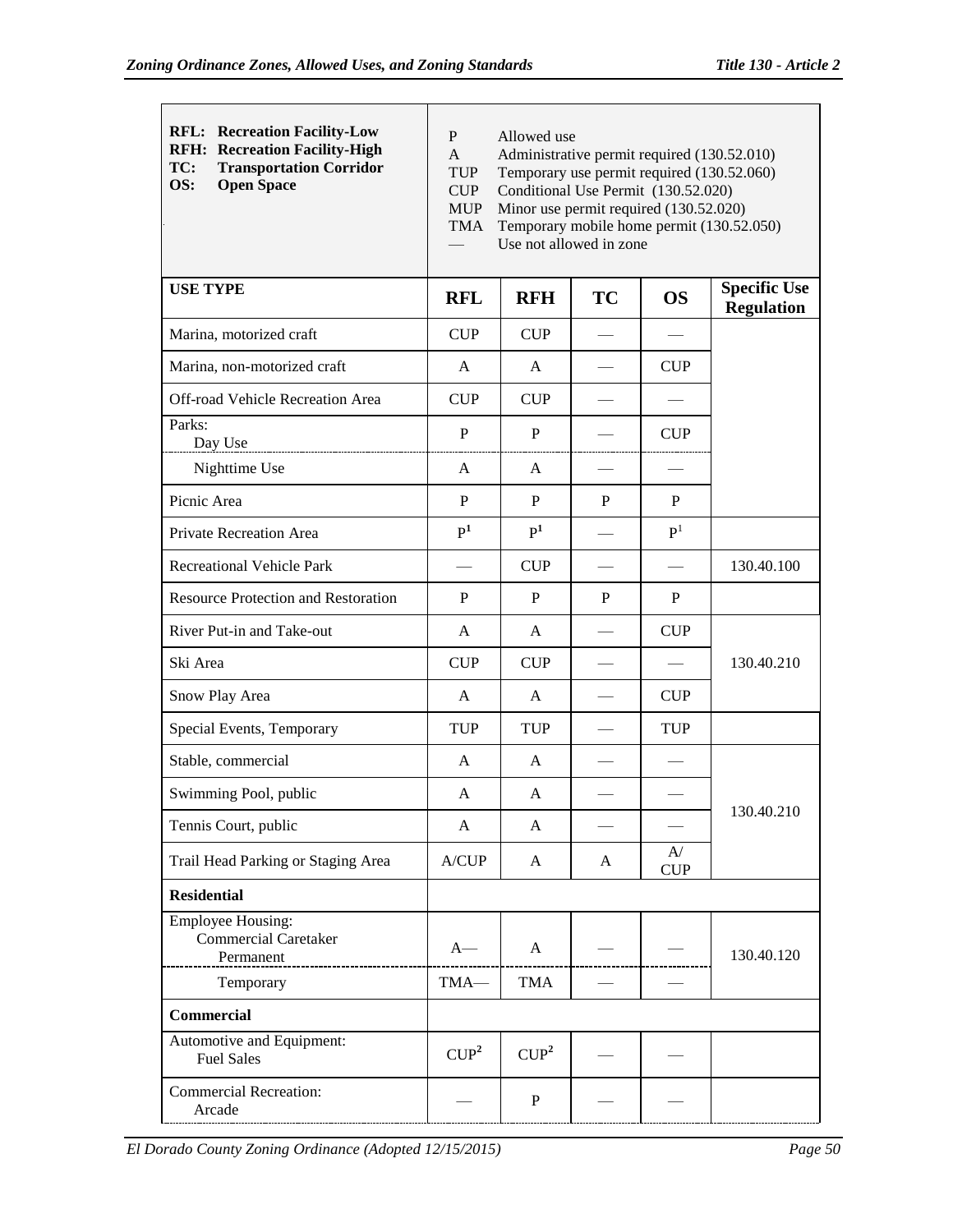| <b>RFL: Recreation Facility-Low</b><br><b>RFH: Recreation Facility-High</b><br><b>Transportation Corridor</b><br>TC:<br>OS:<br><b>Open Space</b> | P<br>Allowed use<br>Administrative permit required (130.52.010)<br>A<br>Temporary use permit required (130.52.060)<br><b>TUP</b><br>CUP<br>Conditional Use Permit (130.52.020)<br><b>MUP</b><br>Minor use permit required (130.52.020)<br>Temporary mobile home permit (130.52.050)<br><b>TMA</b><br>Use not allowed in zone |                  |           |           |                                          |  |
|--------------------------------------------------------------------------------------------------------------------------------------------------|------------------------------------------------------------------------------------------------------------------------------------------------------------------------------------------------------------------------------------------------------------------------------------------------------------------------------|------------------|-----------|-----------|------------------------------------------|--|
| <b>USE TYPE</b>                                                                                                                                  | <b>RFL</b>                                                                                                                                                                                                                                                                                                                   | <b>RFH</b>       | TC        | <b>OS</b> | <b>Specific Use</b><br><b>Regulation</b> |  |
| <b>Indoor Entertainment</b>                                                                                                                      | A                                                                                                                                                                                                                                                                                                                            | P                |           |           |                                          |  |
| Large Amusement Complex                                                                                                                          |                                                                                                                                                                                                                                                                                                                              | CUP <sup>3</sup> |           |           |                                          |  |
| <b>Outdoor Entertainment</b>                                                                                                                     | <b>CUP</b>                                                                                                                                                                                                                                                                                                                   | A                |           |           |                                          |  |
| <b>Outdoor Sports and Recreation</b>                                                                                                             | A/CUP                                                                                                                                                                                                                                                                                                                        | A                |           |           | 130.40.210                               |  |
| Off Highway or Off Road<br>Recreation Area                                                                                                       | <b>CUP</b>                                                                                                                                                                                                                                                                                                                   | <b>CUP</b>       |           |           | 130.40.210.E                             |  |
| Contractor's Office                                                                                                                              | <b>TUP</b>                                                                                                                                                                                                                                                                                                                   | <b>TUP</b>       |           |           | 130.40.190                               |  |
| Food, Beverage & General<br>Merchandise Sales                                                                                                    | <b>CUP</b>                                                                                                                                                                                                                                                                                                                   | <b>CUP</b>       |           |           |                                          |  |
| <b>Lodging Facilities:</b><br><b>Guest Ranch</b>                                                                                                 | A                                                                                                                                                                                                                                                                                                                            |                  |           |           | 130.40.170                               |  |
| Health Resort and Retreat Center                                                                                                                 | A                                                                                                                                                                                                                                                                                                                            | A                |           |           |                                          |  |
| Hotels and Motels                                                                                                                                |                                                                                                                                                                                                                                                                                                                              | CUP <sup>3</sup> |           |           |                                          |  |
| <b>Seasonal Sales</b>                                                                                                                            |                                                                                                                                                                                                                                                                                                                              | A                | A         | A         | 130.40.220                               |  |
| Specialized Education and Training                                                                                                               |                                                                                                                                                                                                                                                                                                                              | CUP              |           |           | 130.40.230                               |  |
| <b>Industrial</b>                                                                                                                                |                                                                                                                                                                                                                                                                                                                              |                  |           |           |                                          |  |
| Storage Yard: Equipment and Material<br>Permanent                                                                                                |                                                                                                                                                                                                                                                                                                                              |                  | A         |           | 130.40.320                               |  |
| Temporary                                                                                                                                        |                                                                                                                                                                                                                                                                                                                              | <b>TUP</b>       | TUP       |           |                                          |  |
| Mineral Exploration                                                                                                                              | A/<br>CUP                                                                                                                                                                                                                                                                                                                    | A/<br><b>CUP</b> |           |           | Chapter                                  |  |
| Mining, Subsurface                                                                                                                               | CUP                                                                                                                                                                                                                                                                                                                          | <b>CUP</b>       |           |           | 130.29                                   |  |
| <b>Civic</b>                                                                                                                                     |                                                                                                                                                                                                                                                                                                                              |                  |           |           |                                          |  |
| <b>Community Services: Minor</b>                                                                                                                 | CUP                                                                                                                                                                                                                                                                                                                          | CUP              |           |           |                                          |  |
| <b>Transportation</b>                                                                                                                            |                                                                                                                                                                                                                                                                                                                              |                  |           |           |                                          |  |
| <b>Intermodal Facility</b>                                                                                                                       |                                                                                                                                                                                                                                                                                                                              | CUP              | P         |           |                                          |  |
| Parking Lot, Public                                                                                                                              |                                                                                                                                                                                                                                                                                                                              |                  | ${\bf P}$ |           |                                          |  |
| <b>Utility and Communication</b>                                                                                                                 |                                                                                                                                                                                                                                                                                                                              |                  |           |           |                                          |  |
| <b>Communication Facilities</b>                                                                                                                  | A/<br>CUP                                                                                                                                                                                                                                                                                                                    | A/<br><b>CUP</b> | CUP       | CUP       | 130.40.130                               |  |

*El Dorado County Zoning Ordinance (Adopted 12/15/2015) Page 51*